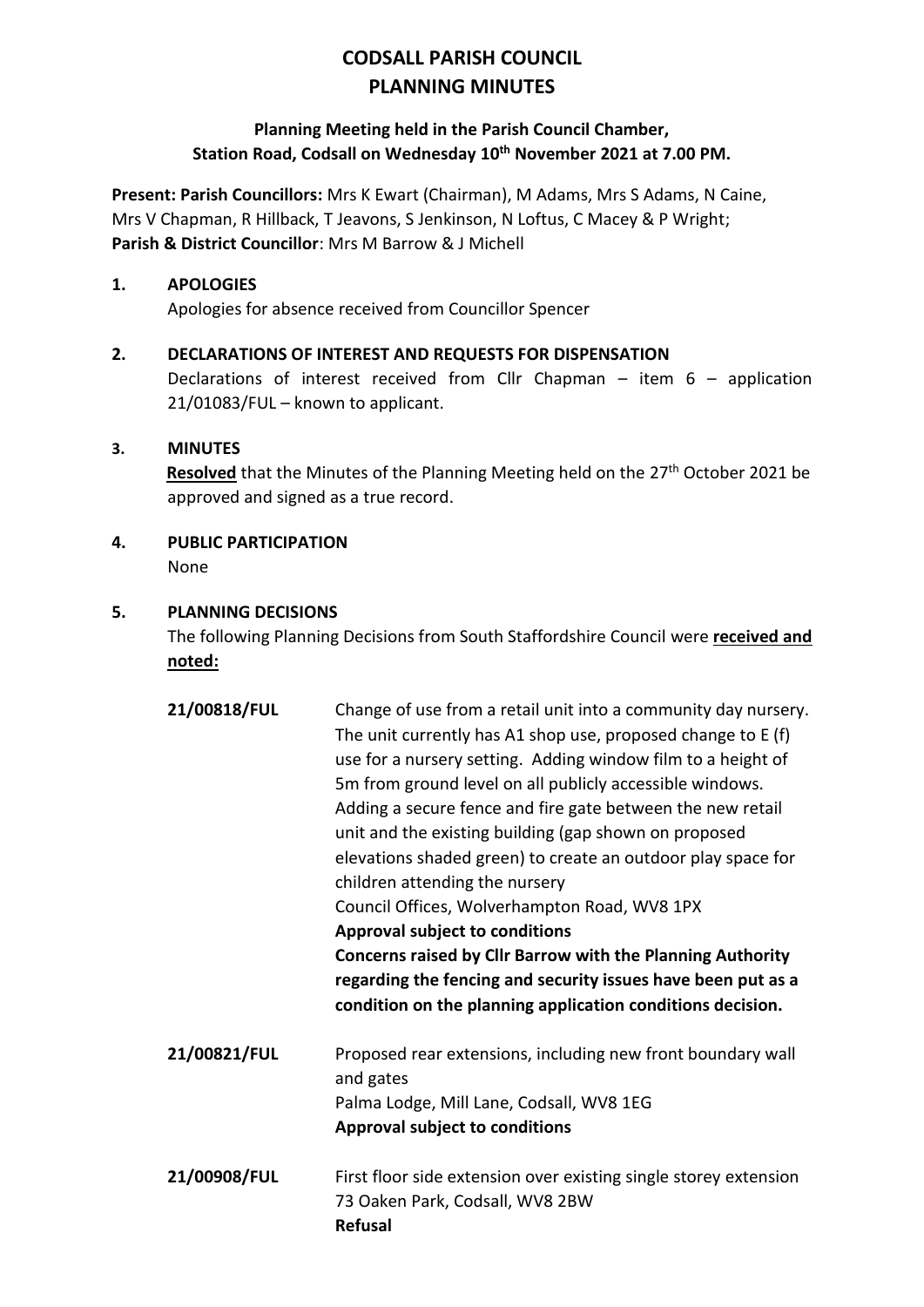## **21/00958/FUL** Single storey front extension to existing garage Pine Ridge, Mill Lane, Codsall, WV8 1EG **Approval subject to conditions**

#### **APPEAL DECISION by the Planning Inspectorate**

Appeal Ref: APP/C3430/W/21/3267501 Land off Wood Road, Codsall Wood, WV8 1QR Planning application no. 20/00286/OUT Outline application for an agricultural workers dwelling including garage, all matters reserved except for access **Appeal dismissed**

**6. PLANNING APPLICATIONS**

**Resolved** that the following recommendations be made to South Staffordshire Council:

**21/00777/TTREE** TPO 104/1990 Fagus spp. (Beech) crown thin by up to 25 percent, reduce branches overhanging 3 Acorn Grove, Codsall, WV8 2AU **Councillors would like to defer the recommendation on this application to South Staffordshire Council's Arboricultural Officer**

**21/01070/REM** The Scale – height, width, length and overall; appearance of each of the proposed buildings, including the proposed facing materials, and how they relate to their surroundings; The Appearance – the aspect of the building or place which determine the visual impression it makes; The Access – the accessibility to and within the site for vehicles, cycles and pedestrians in terms of the positioning and treatment of access and circulation routes and how these fit into the surrounding access network; The Landscaping – the treatment of private and public space and the impact upon the site's amenity through the introduction of hard and soft landscaping New Pastures, Hushpins Lane, WV8 1RN **Refusal on the following grounds:** • **Inappropriate development in the Green Belt N.B. If the Planning Authority approve this application the** 

- **Councillors would request that the Public Right of Way remains and a kissing gate installed instead of the proposed gateway.**
- **21/01083/FUL** Single storey side garage extension 16 Wayside Acres, Codsall, WV8 2BS **Approval**